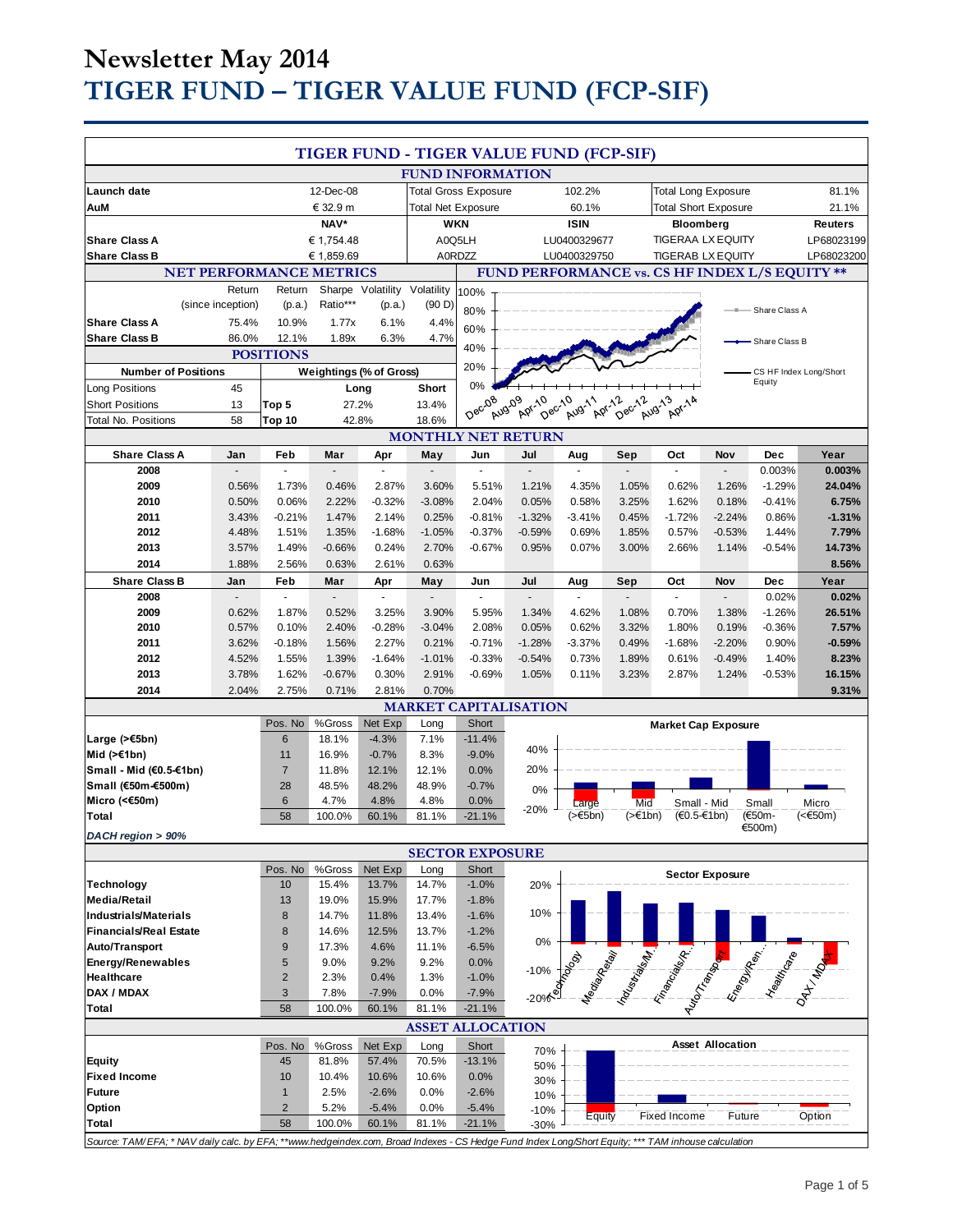## **Tiger Value Fund – May 2014**

## **O Returns: 0.63% (class A)/+0.70% (class B)**

In May, the Tiger Value Fund had a positive net return of +0.63% for share class A and +0.70% for share class B, making a cumulative positive net return of +8.56%/+9.31% in the year-to-date and  $+75.4\%/+86.0\%$  since inception (share class A/B).

### **O Commentary: Mixed bag of portfolio attributions**

While typically May is a difficult month for investors, this year most European equity markets such as the DAX performed well towards the end of May. As many investors have been positioned cautiously and felt that a market consolidation is more likely than a market rally it exactly resulted in the opposite, a market squeeze.

With +8.56%/+9.31% net performance for the Tiger Value Fund year-to-date, the Fund has outperformed both its peers such as the CS Hedge Fund Index Long/Short Equity which was flat (as of end April) and European equity markets such as the DAX and MDAX which are only up around 4% and 2% since the beginning of the year.

In May, the net adjusted exposure of the Fund was between 30% to 50% and closed the month at 49.7% (60.1% incl. 10.4% fixed income linked investments) as we increased the net exposure towards the end of the month by booking profits at some of our short positions. In May we initiated additional DAX Put option hedges which would lower the Fund's net exposure by around 20-25% in case the DAX suffers a 10% sell off. While we continued to reduce some positions which performed well, we also started to build new positions which inflated our total number of positions. In some instances we hold multiple asset classes of one issuer. For example we hold shares, bonds and convertibles in PNE Wind, inflating the total number of positions further. In June we are likely to continue to scale out selectively and may re-initiate some of our favorite hedging and single short positions.

In May, we had positive attributions from our semiconductor stocks Süss Microtech (+39bp) and Elmos Semiconductors (+32bp) as well as from BMW Pfd (+34bp), bet-at-home (+63bp) and DIC Asset (+37bp). While bet-at-home profited from strong Q1 results, a positive outlook due to the FIFA World Cup and it's growing live betting business, DIC Asset one of our top picks for 2014 continued to perform ahead of its > 4% dividend payment in July.

On the negative side the recent consolidation phase of our core positions Francotyp-Postalia and Tipp24 burdened the Fund performance by 34bp and 37bp respectively. In both stocks, we took some profits at previous peaks, but increased our positions at lower levels recently. At Tipp24, which has substantial operating leverage, we would expect double digit profit growth in its core business over the next years. Also, the new businesses in the UK and the US gives us additional upside for our Tipp24 investment case. We see Francotyp-Postalia as another attractive core position as the company has a high recurring revenue share in its core business trading at a low 2014 EBITDA multiple of 3.7x, not accounting for any value for the software business including its DE-Mail offering with significant growth potential. Our position in PVA Tepla burdened the Fund by more than 50bp after the company adjusted the guidance and order book for two profitable solar orders from Thailand and Russia due to financing issues. We are confident that the new CEO and 25% shareholder of PVA will steer the company towards a profitable growth path which also should get supported by a rebound in solar and semiconductor equipment demand over the next quarters.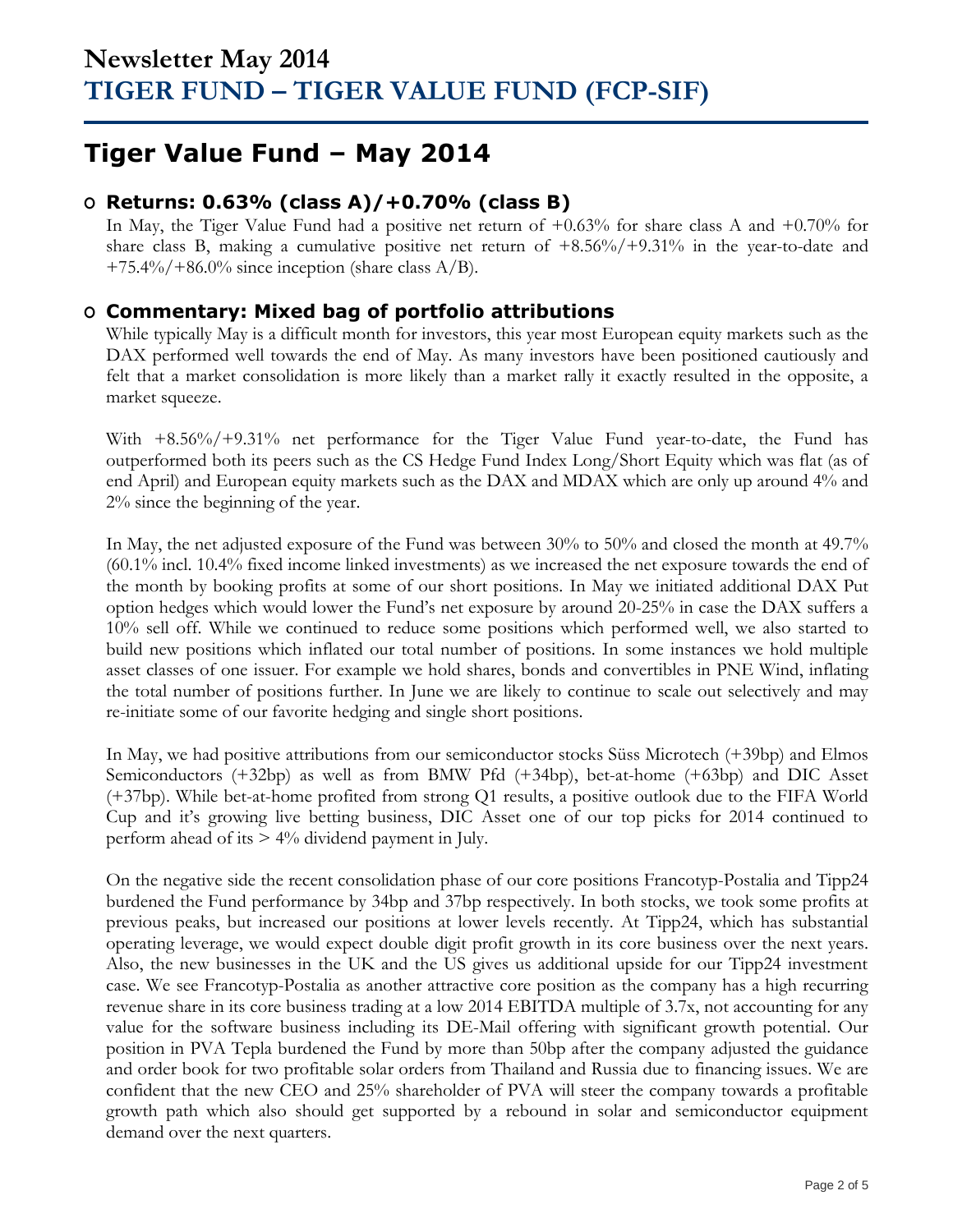Our single short positions (hedging) contributed negatively with 34bp and our DAX and MDAX hedging positions cost the Fund 40bp in May.

### **O Outlook: Don't be fooled by the summer lull**

The equity markets in general have been in a sideways consolidation since the beginning of the year but many indices broke to new highs at the end of May. While it is easy to view this break out as the start of a new leg higher in the markets, we are unconvinced and rather see the last few months' consolidation as a topping pattern before a potential correction. This break out has been accompanied by very low volumes and very poor breadth, few stocks and sector are participating in setting new highs. The key driver for the markets recently has been anticipation of further ECB action this week as the Governing Council meets to decide on further measures including another rate cut and possibly another LTRO or other lending facilities to support SME lending. Despite deflation becoming increasingly entrenched across Europe (yesterday even Germany reported a 0.1% month over month decline in prices), we believe it's unlikely that the ECB will take aggressive action and launch a European QE program similar to what the FED and BOJ have already adopted. Therefore it's possible that the ECB meeting triggers some profit taking and the start of a larger correction in the markets.

Also, it's becoming increasingly clear that there is still very little momentum in global growth with the Germany economy seemingly slowing somewhat in Q2 after a stronger Q1 driven by unusually warm weather as well as the US economy contracting -1% in the first quarter and showing muted recovery in Q2. Even China is becoming so worried about its slowing property market and the effect on the wider Chinese economy that it's considering of reversing some of its lending restrictions adopted to rebalance the economy. Overall, the scenario discussed here in our outlook section over the last few months remains valid; the global economy remains weak and with no visible acceleration, monetary stimulus has peaked and valuations remains at record levels. Hence, we stay cautious and vigilant as the overall risk/reward in markets remains unfavorable. We remain invested in stocks largely uncorrelated to the general economy which has the potential to perform even in a difficult economic environment.

## *The Tiger Value Fund Desk, 3 nd June 2014*

 **Matthias Rutsch Marc Schädler Peter Irblad**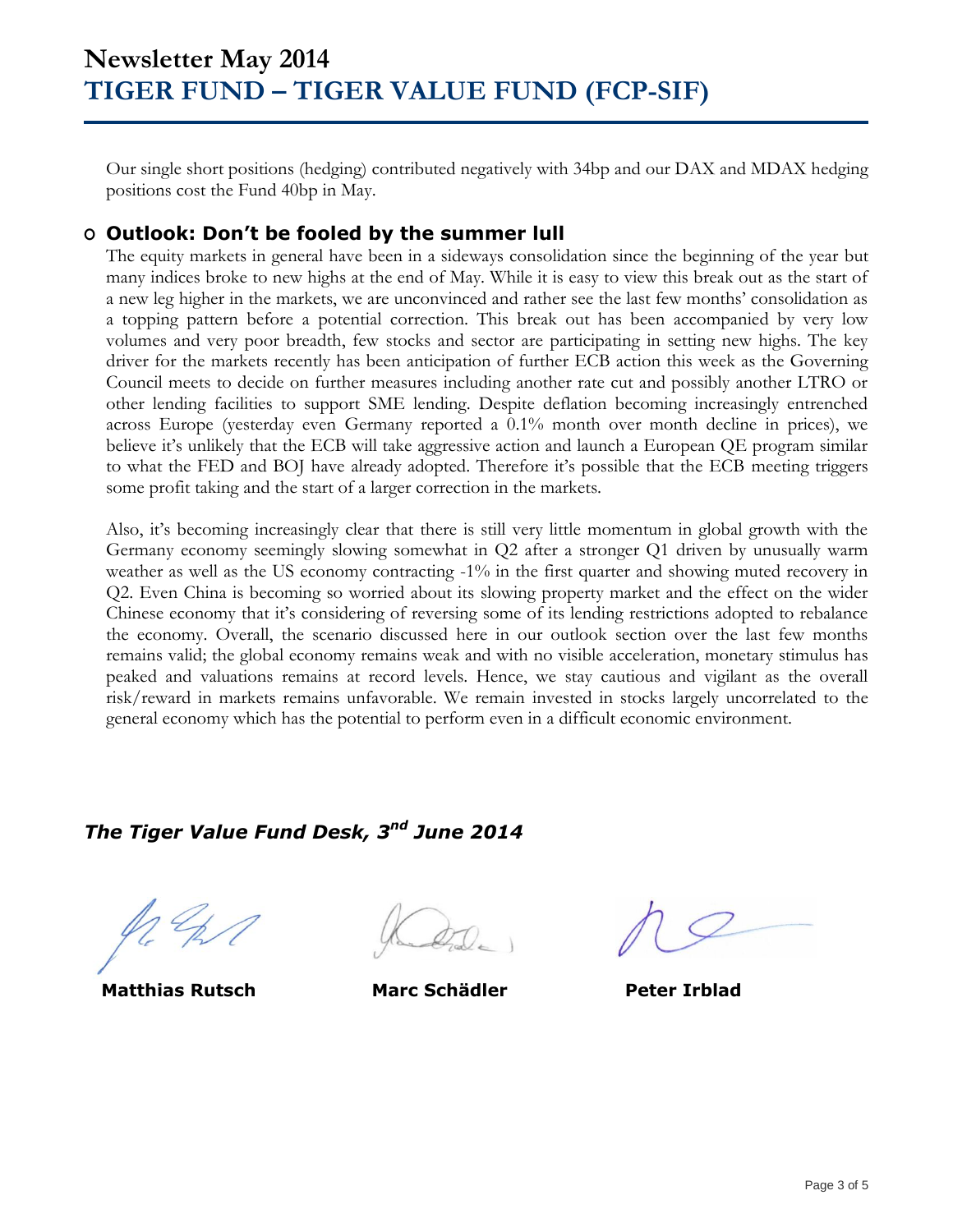#### **Objectives**

The objective is to identify undervalued companies with external catalysts and/or initiate pro-active measures to create shareholder value. The fund aims for a 5 year return of 10-15% p.a. with strong focus on capital preservation.

#### **Investment Strategy**

The Investment Advisor is a fundamental long-short equity stock-picker. The fund seeks undervalued companies where a number of issues, which in our opinion can be improved, are sub-optimizing the company's public market value. For each position we perform a detailed research process including a 360 degree research approach and 10 point scoring system.

The managers foresee a direct dialog with the company as well as with other shareholders to support management to initiate value creating measures. Their partner network i.e. other shareholders, consultants, sector experts, media etc. will help to impact positive change.

The fund intends to engage in 20-30 long investments with a target net long exposure of around 50%. The geographic focus is likely to be Germany, Switzerland and Austria.

| <b>Fund Information</b>   |                             | <b>Fee Structure and Risk Management</b> |                           |
|---------------------------|-----------------------------|------------------------------------------|---------------------------|
| Currency                  | <b>EUR</b>                  | Admin/Custodian Fee                      | Up to 0.49%               |
| Legal Entity              | <b>FCP-SIF</b>              | Advisory (Mgmt) Fee                      |                           |
| <b>Fund Domicile</b>      | Luxembourg                  | Share Class A                            | $2.0\%$                   |
| <b>Fund Structure</b>     | Open-ended multi-class      | Share Class B                            | 1.5%                      |
| Style mandate             | Long/Short and Active Value | Performance Fee                          |                           |
| <b>Investment Minimum</b> |                             | Share Class A                            | 20%                       |
| Share Class A             | € 125,000                   | Share Class B                            | 15%                       |
| Share Class B             | € 5,000,000                 | Hurdle Rate                              | None                      |
| Sub. Frequency            | Monthly                     | High Water Mark                          | Yes.                      |
| Red. Frequency            | Monthly                     | Eligible Investors                       | See Issue Document        |
| <b>Redemption Notice</b>  |                             | Leverage                                 | Maximum 200% of NAV       |
| Share Class A             | 3 months                    | Fund Benchmark                           | DJ CS HF Index L/S Equity |
| Share Class B             | 6 months                    |                                          |                           |

Investors: Sales documents may not be forwarded to investors other than those who meet the 'experienced investor' requirements under the Law of 2007.

#### **Fund Advisor Details and Service Providers**

| <b>Management Company</b>     | Alceda Fund Management SA, Phone: +352 248 329-1 |
|-------------------------------|--------------------------------------------------|
| <b>Investment Advisor</b>     | Tiger Asset Management GmbH                      |
| Contact                       | Matthias Rutsch, Phone: +41 41 500 33-46         |
|                               | Peter Irblad, Phone: +41 41 500 33-45            |
|                               | Marc Schädler, Phone: +49 40 226 32 35-11        |
| Sub-Advisor                   | PHZ Privat- und Handelsbank Zürich AG            |
| Contact                       | Phone: +41 43 443 71-00                          |
| <b>Prime Broker/Custodian</b> | SEB AB / SEB SA                                  |
| <b>Administrator</b>          | European Fund Administration SA                  |
| <b>Auditor</b>                | <b>PriceWaterhouseCoopers</b>                    |